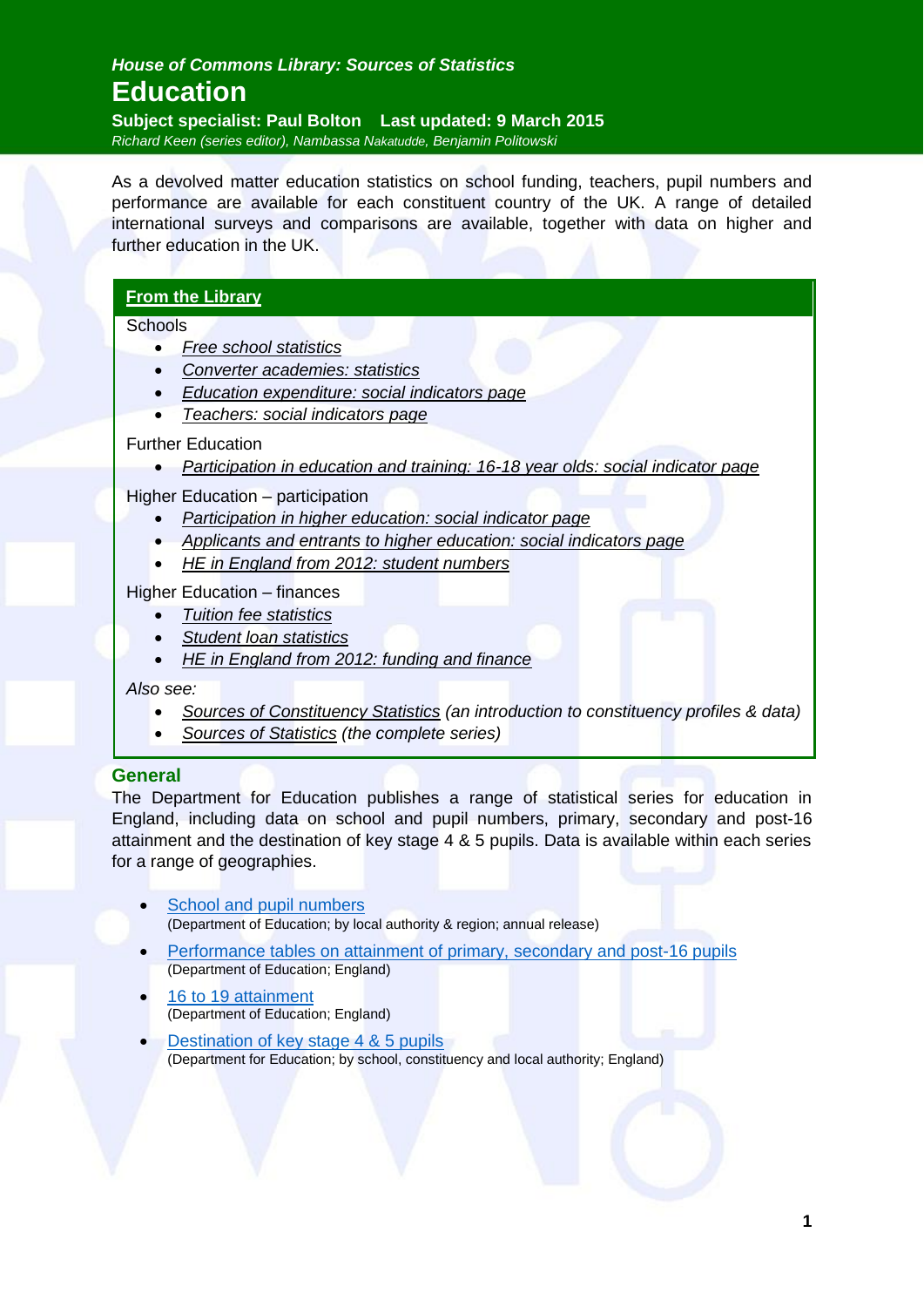**Subject specialist: Paul Bolton Last updated: 9 March 2015** *Richard Keen (series editor), Nambassa Nakatudde, Benjamin Politowski*

### **Education finance**

School/service level expenditure data is available per local authority in England via the Department of Education's local authority school expenditure tables. Grants received by local authorities from central government are detailed within Dedicated Schools Grant releases; planned expenditure benchmarks offer projections for local authority funding. Similar releases are available for Wales, Scotland and Northern Ireland.

#### *England*

- [Local authority & school expenditure](https://www.gov.uk/government/statistics/la-and-school-expenditure-financial-year-2012-to-2013) (Department of Education; by school & local authority; annual release by financial year; from 1999)
- [Dedicated Schools Grant](https://www.gov.uk/schools-colleges-childrens-services/school-college-funding-finance) (Department of Education; by local authority; annual release by financial year)
- [Open academies and academy projects in development](https://www.gov.uk/government/publications/open-academies-and-academy-projects-in-development) (Department of Education; by academy school; monthly release)
- [Planned expenditure on schools, education, children & young people's services](https://www.gov.uk/government/statistics/planned-expenditure-on-schools-education-children-and-young-peoples-services-by-local-authorities-financial-year-2013-to-2014) (Department of Education; by local authority; annual release; benchmarking from 2010-11)

#### *Wales*

 [Finance data: delegated school budgets, outturn and reserves](https://statswales.wales.gov.uk/Catalogue/Education-and-Skills/Schools-and-Teachers/Finance) (StatsWales; by school & local authority & per pupil; annual update by financial year)

#### *Northern Ireland*

 [Schools finance: common funding, grant maintained schools & voluntary grammar](http://www.deni.gov.uk/index/schools-and-infrastructure-2/schools-finance.htm)  [income](http://www.deni.gov.uk/index/schools-and-infrastructure-2/schools-finance.htm)

(Department for Education; by school & local authority; annual release; from 2005)

#### **International data: how does the UK compare?**

The OECD's annual Education at a Glance publication collates data on the education structure, finance and performance from governments around the world. UNESCO's Institute for Statistics similarly provides data on education in over 200 countries. The Programme for International Student Assessment (PISA) surveys the educational performance of resources available to 15 years olds in 65 economies. The TIMSS (Trends in International Mathematics and Science study) has measured trends in mathematics and science for the past twenty years. The PIRLS (Progress in International Reading Literacy Study) has measured reading comprehension for the past 15.

- [Education at a glance](http://www.oecd.org/edu/eag.htm) (OECD; by each of 34 member countries; annual publication; 2014)
- [Programme for International Student Assessment \(PISA\)](http://www.oecd.org/pisa/home/) (Organisation for Economic Cooperation & Development; 60-70 countries; triennial; since 2000)
- [Trends in International Mathematics and Science Study \(TIMSS\)](http://timss.org/) (International Association for the Evaluation of Educational Achievement; every 4 years; since 1995)
- [Progress in International Reading Literacy Study \(PIRLS\)](http://timss.org/) (International Association for the Evaluation of Educational Achievement; every 5 years; since 2001)
- [UNESCO education data centre](http://www.uis.unesco.org/Education/Pages/default.aspx) (UNESCO Institute for Statistics; covering around 200 countries & territories)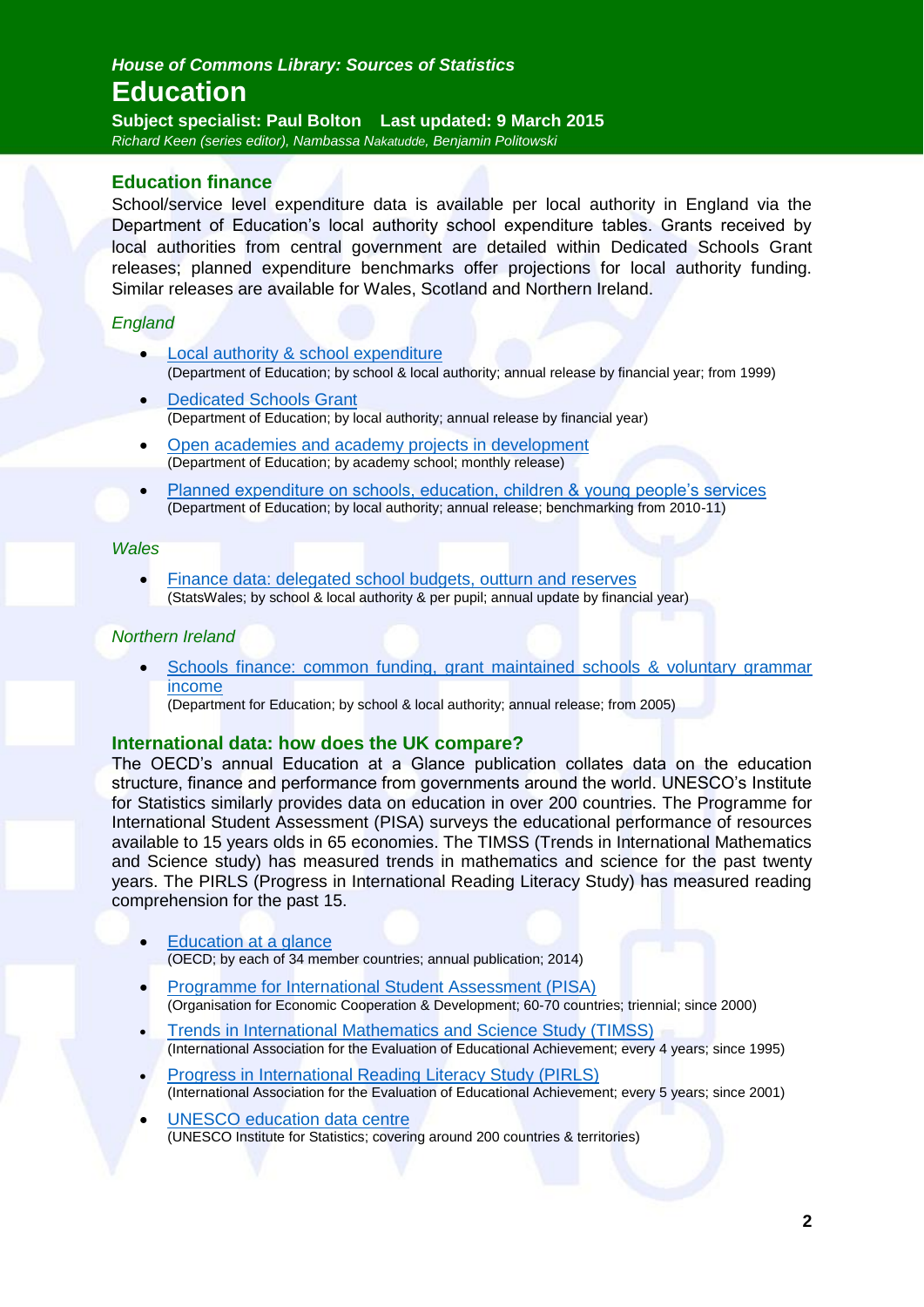**Subject specialist: Paul Bolton Last updated: 9 March 2015** *Richard Keen (series editor), Nambassa Nakatudde, Benjamin Politowski*

# **Teachers**

#### *Workforce*

Statistics on the number, qualifications and sickness absences of teachers are available for each constituent country of the UK.

- [Statistics: school workforce in England](https://www.gov.uk/government/collections/statistics-school-workforce) (Department of Education; England; annual release, November; since 2010)
- [Teachers and school workforce in England](http://webarchive.nationalarchives.gov.uk/20130401151655/http:/www.education.gov.uk/researchandstatistics/statistics/statistics-by-topic/teachersandschoolworkforce?page=1) (historic) (Department of Education; England; annual releases; 1997 – 2011)
- [Teacher Census Results in Scotland](http://www.gov.scot/Topics/Statistics/Browse/School-Education/PubTeacherCensus) (The Scottish Government; Scotland; annual releases; from 2004)
- [Schools census in Wales](https://statswales.wales.gov.uk/Catalogue/Education-and-Skills/Schools-and-Teachers/Schools-Census) (StatsWales; Wales; 1974 – 2005 & from 2005)
- [Teacher numbers in Northern Ireland](http://www.deni.gov.uk/index/facts-and-figures-new/education-statistics/32_statistics_on_education_teacher_numbers_pg.htm) (Department for Education; Northern Ireland; annual releases; since 2004)

#### *Pay*

The School Teachers Review Body makes recommendations for and reviews the conditions of teacher's pay in England and Wales.

 [School Teacher's Review Body](https://www.gov.uk/government/collections/school-teachers-review-body-strb-reports) (STRB) (Department of Education; England & Wales; annual reports; since 2012)

#### *Training*

Teacher training performance data is available from the Department of Education for England and the Welsh Government for Wales.

- [Initial teacher training performance profiles & census data](https://www.gov.uk/government/collections/statistics-teacher-training) (England) (Department for Education; England; annual reports; from 2010)
- [Initial teacher training census](http://wales.gov.uk/statistics-and-research/initial-teacher-training/?lang=en#/statistics-and-research/initial-teacher-training/?lang=en) (Wales) (The Welsh Government; Wales; annual releases; from 2004)

### **Further education**

The Education Funding Agency gathers funding statistics for England while the Skills Funding Agency provides data on course up take and qualifications. The gov.uk Further Education data library provides an ample collections of Further Education statistics from the Skills Funding Agency and Department for Business, Innovation & Skills.

- [Further Education data library](https://www.gov.uk/government/collections/fe-data-library) (Skills Funding Agency & Department for Business, Innovation and Skills)
- [Education Funding Agency](https://www.gov.uk/government/organisations/education-funding-agency) (Education Funding Agency; England)
- [Skills Funding Agency](https://www.gov.uk/government/organisations/skills-funding-agency)  (Skills Funding Agency; England)